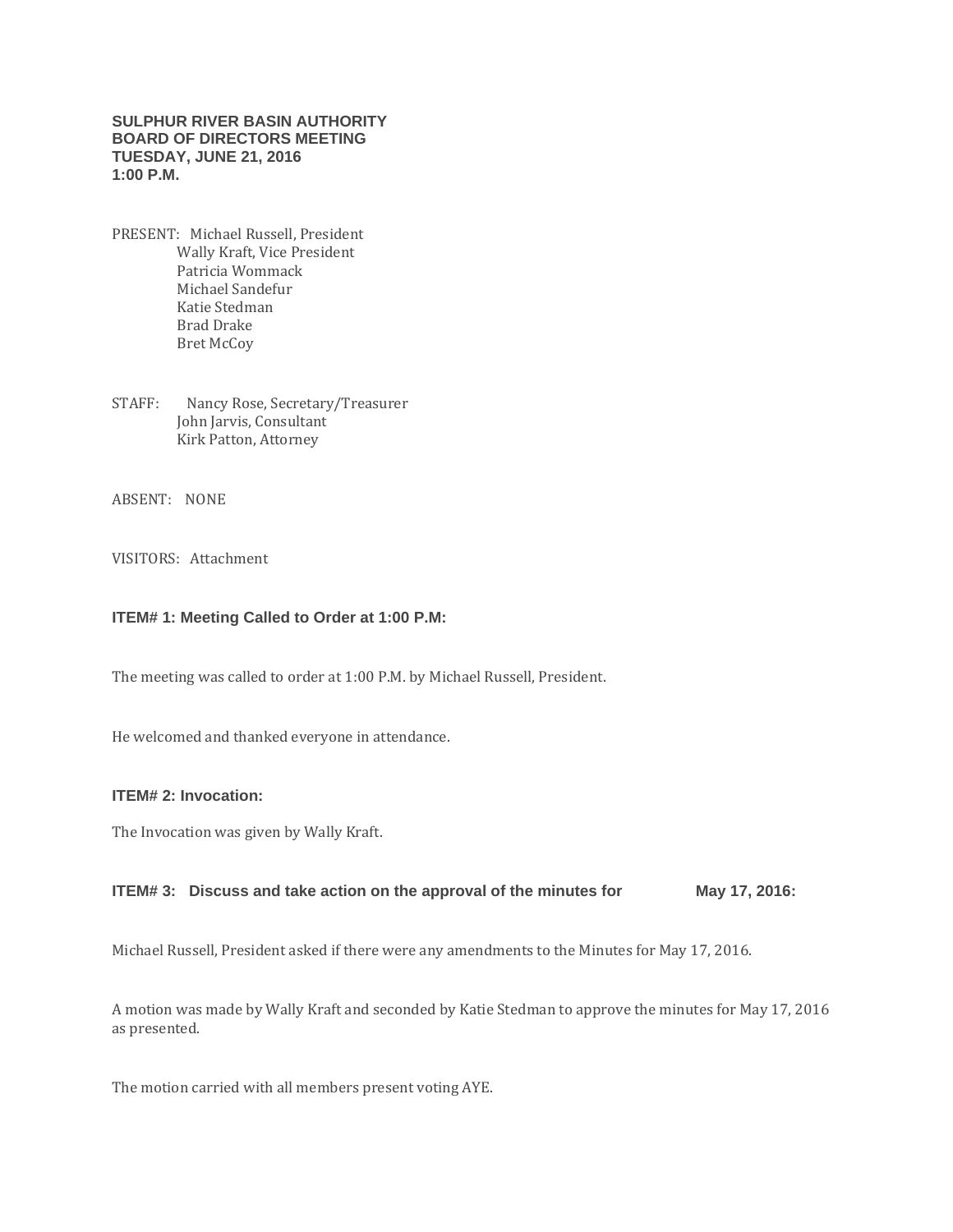### **ITEM# 4: PUBLIC COMMENTS:**

NONE

## **ITEM# 5: Discuss and take action on the reports of the Cash Position & Expenditures:**

Michael Russell, President stated that as of June 10, 2016, the checking account balance at Guaranty Bank & Trust was \$551,470.46. He stated that the General Ledger is included with the details.

A motion was made by Brad Drake and seconded by Wally Kraft to approve the reports of the Cash Position and Expenditures as presented.

The motion carried with all members present voting AYE.

### **ITEM# 6: Discuss and take action on Wilf & Henderson, P.C. conducting the Annual Audit for year ending August 31, 2016:**

A motion was made by Michael Sandefur and seconded by Bret McCoy to approve the "Engagement Letter" as presented to allow Wilf & Henderson, P.C. to perform the annual audit for Fiscal year 2016 (September 1, 2015 thru August 31, 2016).

The motion carried with all members present voting AYE.

#### **ITEM# 7: Discuss and take action on response to the Sunset Advisory Commission's recommendations for presentation at the public hearing before the Sunset Advisory Commission on June 23, 2016:**

The board embraced the re-organization plan previously submitted to Sunset.

A motion was made by Brad Drake and seconded by Wally Kraft to accept Michael Sandefur outline and written testimony to respond at the public hearing before the Sunset Advisory Commission on June 23, 2016 for the Sulphur River Basin Authority Board of Directors.

The motion carried with all members present voting AYE.

**ITEM# 8: Discuss and take action on the appointment of official spokesperson for the Board of Directors concerning the public hearing before the Sunset Advisory Commission on June 23, 2016:**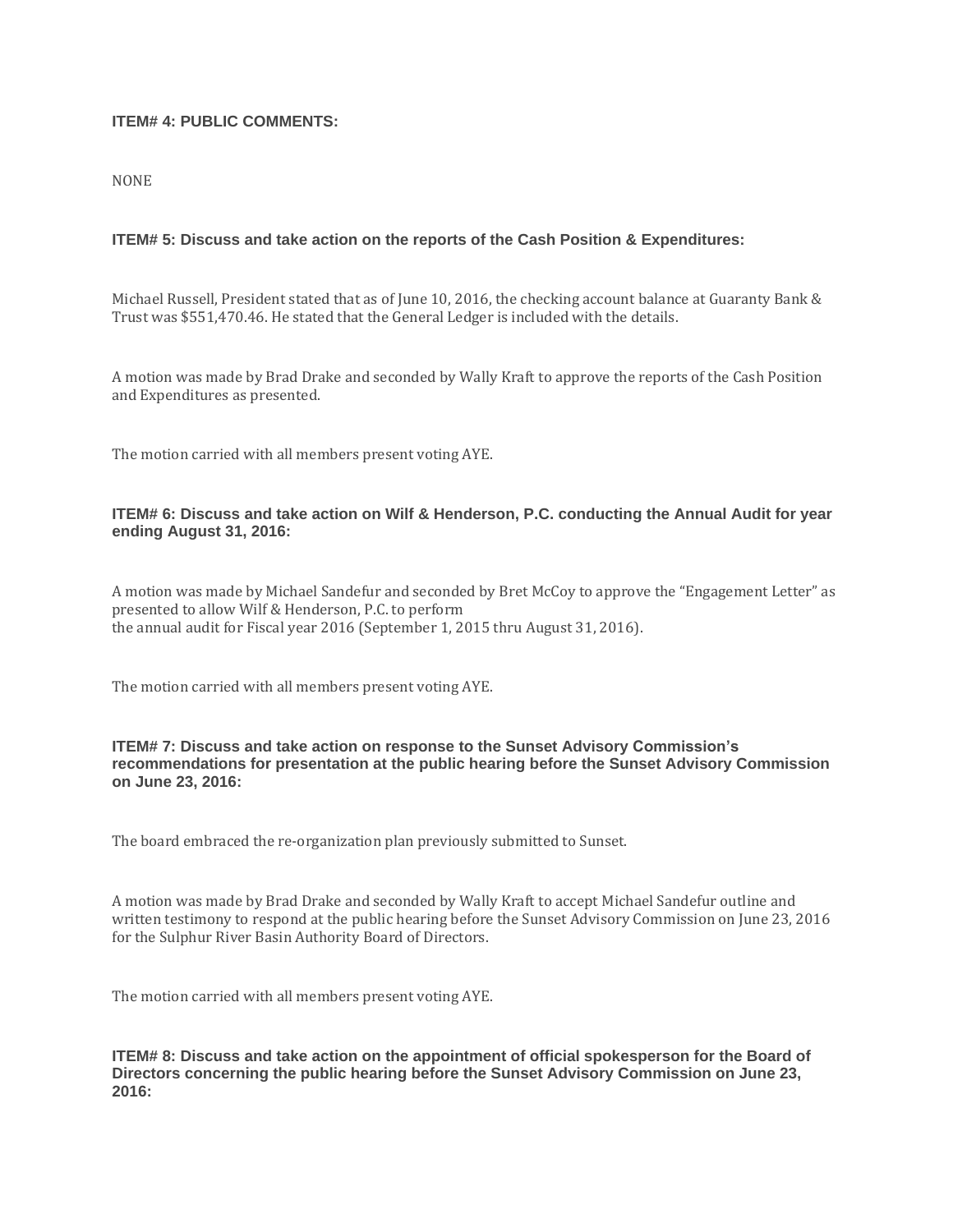A motion was made by Michael Russell, President and seconded by Katie Stedman to adopt the "Resolution Authorizing Appointment" as follows:

 WHEREAS, Sulphur River Basin Authority ("SRBA") desires to appoint an official spokesperson for the Board of Directors concerning the public hearing before the Sunset Advisory Commission on June 23, 2016. NOW, THEREFORE, it is RESOLVED that **Michael Sandefur** is appointed as official spokesperson for SRBA's Board of Directors concerning the public hearing before the Sunset Advisory Commission on June 23, 2016.

The motion carried with all members present voting AYE.

### **ITEM# 9: Discuss and take action on electing a President of the Board of Directors to succeed Michael Russell, to be effective as of the date of the July 2016 Board Meeting:**

A motion was made by Wally Kraft and seconded by Patricia Wommack to adopt the "Resolution Authorizing Election of President" as follows:

 WHEREAS, Michael Russell has resigned as President of the Board of Directors of Sulphur River Basin Authority ("SRBA"), to be effective as of the date of the July, 2016, Board meeting; and

 WHEREAS, SRBA needs to elect a member of its Board of Directors to serve as President to be effective as of the date of the July, 2016, Board meeting; and

 NOW, THEREFORE, it is RESOLVED that **Michael Sandefur**, a member of SRBA's Board of Directors, is hereby elected to serve as President of its Board of Directors, to be effective as of the date of the July, 2016, Board Meeting.

The motion carried with all members present voting AYE.

Bret McCoy and Michael Russell stated that they really appreciate all the work and efforts that Michael Sandefur has already shown and done for the Sulphur River Basin Authority.

#### **ITEM# 10: Discuss and take action on electing two additional vice presidents:**

Michael Sandefur stated that this will help with getting things done in different areas pending hiring an Executive Director. He stated that it could be a temporary thing.

A motion was made by Michael Sandefur and seconded by Wally Kraft to adopt the "Resolution Authorizing Elections of Two Additional Vice Presidents" as follows:

 WHEREAS, Sulphur River Basin Authority ("SRBA") needs to elect two members of its Board of Directors to serve as additional Vice Presidents.

 NOW, THEREFORE, it is RESOLVED that **Katie Stedman** and **Bret McCoy,** members of SRBA's Board of Directors, are hereby elected to serve as additional Vice Presidents of its Board of Directors.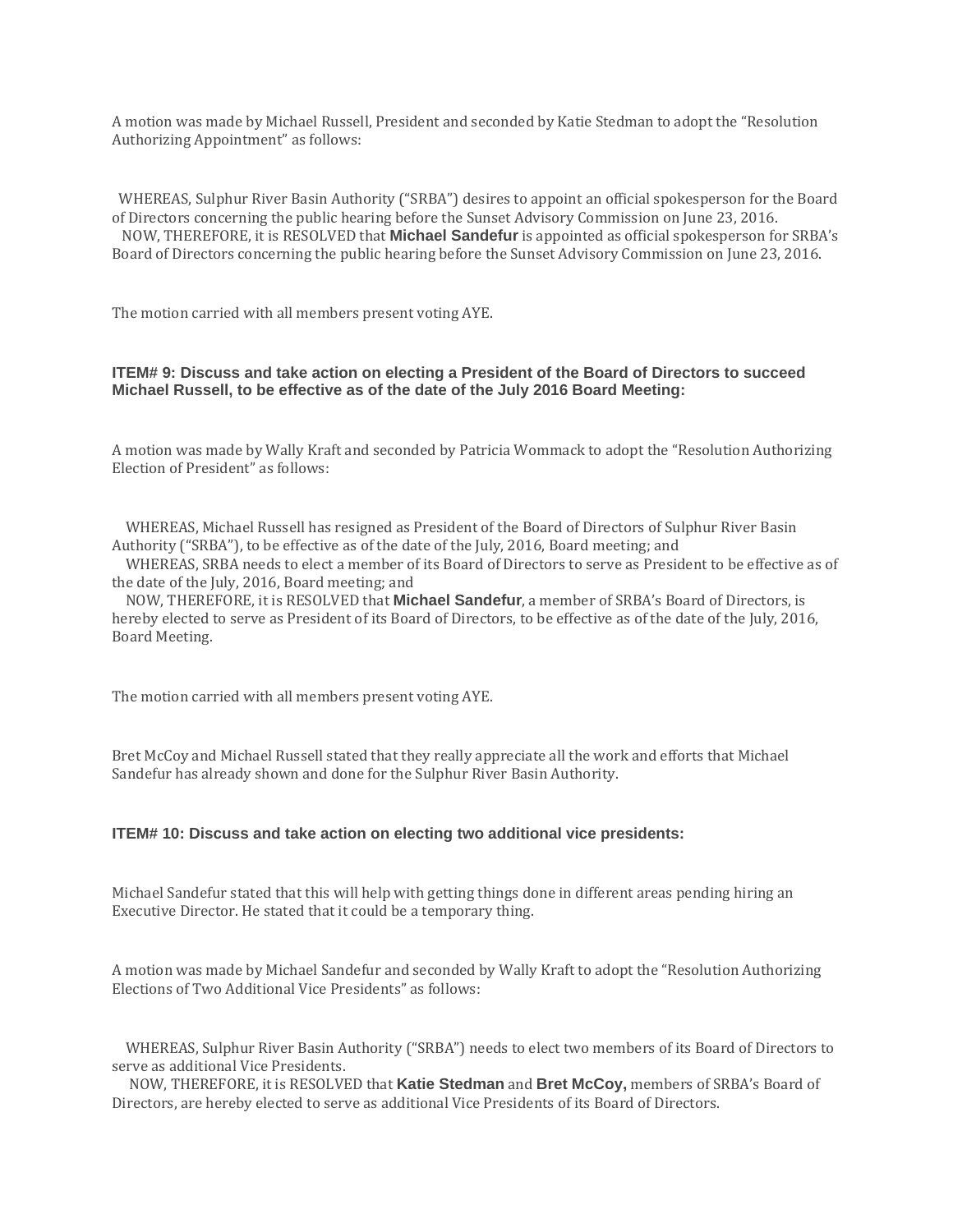The motion carried with all members present voting AYE.

**ITEM# 11: Discuss and take action on assigning responsibilities to members of board of directors pending the hiring of an executive director:**

- **Sedimentation d. Governance**
- 
- 
- **Liaison e. Oversight of Consultant**
- **Funding sources**

A motion was made by Michael Sandefur and seconded by Katie Stedman to approve the following;

- 1. Sedimentation…………………………………………Wally Kraft
- 2. Liaison……………………………………………………. Bret McCoy
- 3. Funding sources……………………………………… All Board of Directors
- 4. Governance…………………………………………….. Katie Stedman
- 5. Oversight of Consultant…………………………… Brad Drake

The motion carried with all members present voting AYE.

#### **ITEM# 12: Discuss and take action on reallocating funds for the remaining FY2015/2016 budget for new projects:**

A motion was made by Michael Sandefur and seconded by Wally Kraft to transfer \$20,000 from the General Fund/Contingency over to a new project for Sedimentation. Michael Sandefur stated that Wally Kraft had shown a great deal of concern for Sedimentation.

The motion carried with all members present voting AYE.

#### **ITEM# 13: Discuss and take action on securing of cost estimates for correction of deficient legal items set forth in the Sunset Advisory Commission's report:**

Mr. Kirk Patton, Attorney stated that the Board of Directors should Table this until the next meeting.

#### **ITEM# 14: Discuss and take action on authorizing Michael Sandefur to discuss additional procedures and costs with Wilf & Henderson, PC:**

Michael Sandefur had presented each Board of Directors with a Spreadsheet of 17 Year Audit Income Statement Summary of the General Fund & Clean Rivers Program for their review and analysis.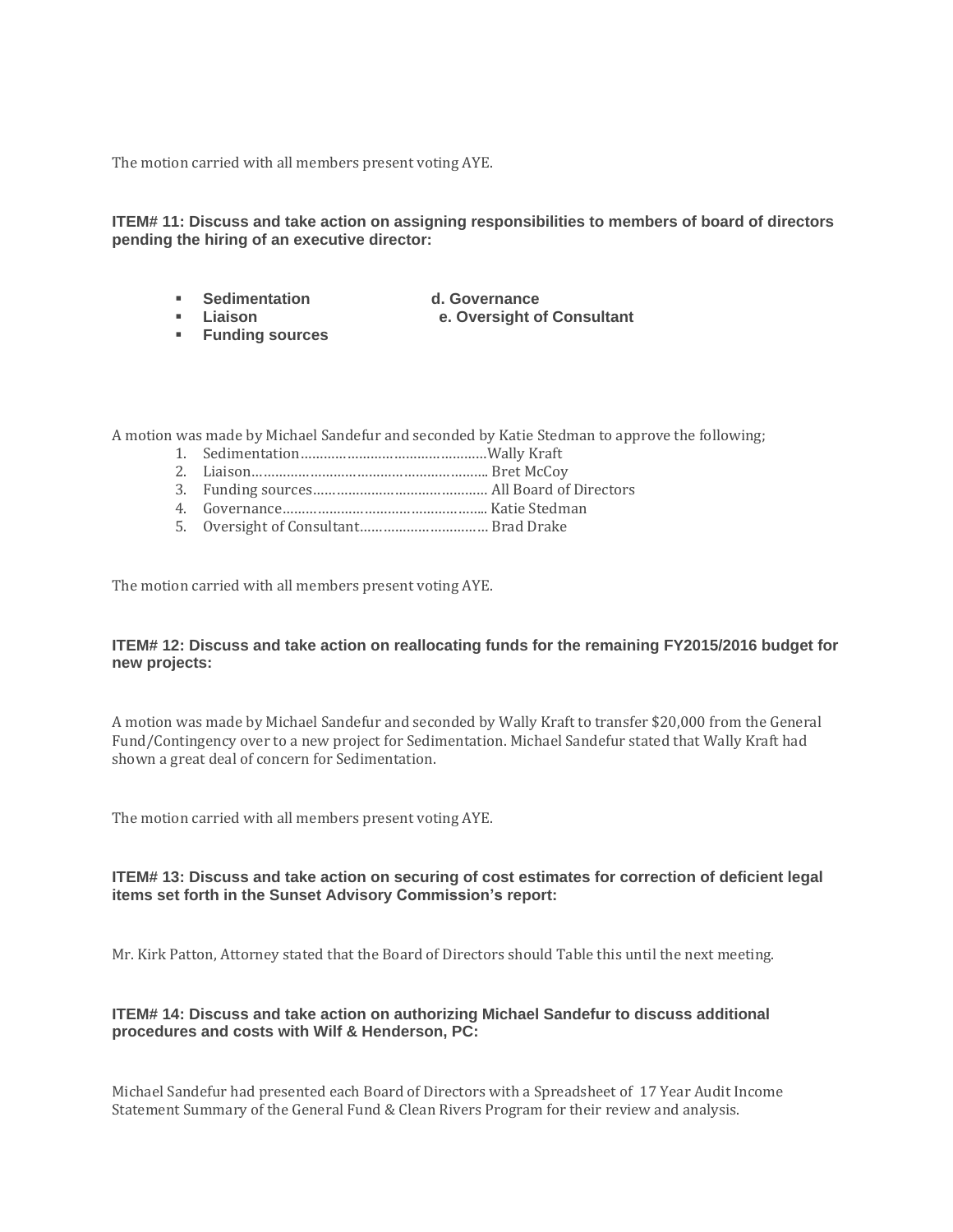The Board of Directors gave verbal consensus to Michael Sandefur to go forward:

 WHEREAS, Sulphur River Basin Authority ("SRBA") desires to authorize Michael Sandefur to discuss additional procedures and costs with the accounting firm of Wilf & Henderson, P. C.

 NOW, THEREFORE, it is RESOLVED that **Michael Sandefur** is authorized to discuss additional procedures and costs with the accounting firm of Wilf & Henderson, P.C.

### **ITEM# 15: Discuss and take action on implementation of guidelines concerning solicitation of additional funding from governments, organizations and individuals:**

A motion was made by Wally Kraft and seconded by Michael Sandefur to adopt the Resolution as follows:

 WHEREAS, Sulphur River Basin Authority ("SRBA") desires to appoint a member of its Board of Directors to prepare guidelines concerning solicitation of additional funding from governments, organizations and individuals for review, revision and/or approval by SRBA's Board of Directors.

 NOW, THEREFORE, it is RESOLVED that **Michael Sandefur** and **Brad Drake** are appointed to prepare guidelines concerning solicitation of additional funding from governments, organizations and individuals and present said guidelines to SRBA's Board of Directors for review, revision and/or approval.

The motion carried with all members present voting AYE.

### **ITEM# 16: Discuss and take action on travel arrangements and cost in connection with the hearing before Sunset Advisory Commission on June 23, 2016:**

The following are planning on attending the Sunset Advisory Commission Public Hearing on Thursday, June 23, 2016 in Austin, Texas:

Michael Russell, Michael Sandefur, Patricia Wommack, Bret McCoy, Katie Stedman and Nancy Rose.

- 1. Everyone needs to be checked in at the Capitol Building before 8:30 A.M.
- 2. If you are planning on speaking during the public comments, you have to sign up and provide 15 copies of your testimony with you name and date.
- 3. SRBA pays for the hotel room, food and mileage to and from Austin, Texas.
- 4. Please keep up with your receipts and turn in for reimbursement.

#### **ITEM# 17: Discuss and take action concerning legal clarifications recommended by the Texas Legislative Counsel in connection with legislation codifying laws governing Sulphur River Basin Authority:**

A motion was made by Bret McCoy and seconded by Michael Sandefur to adopt the Resolution as follows: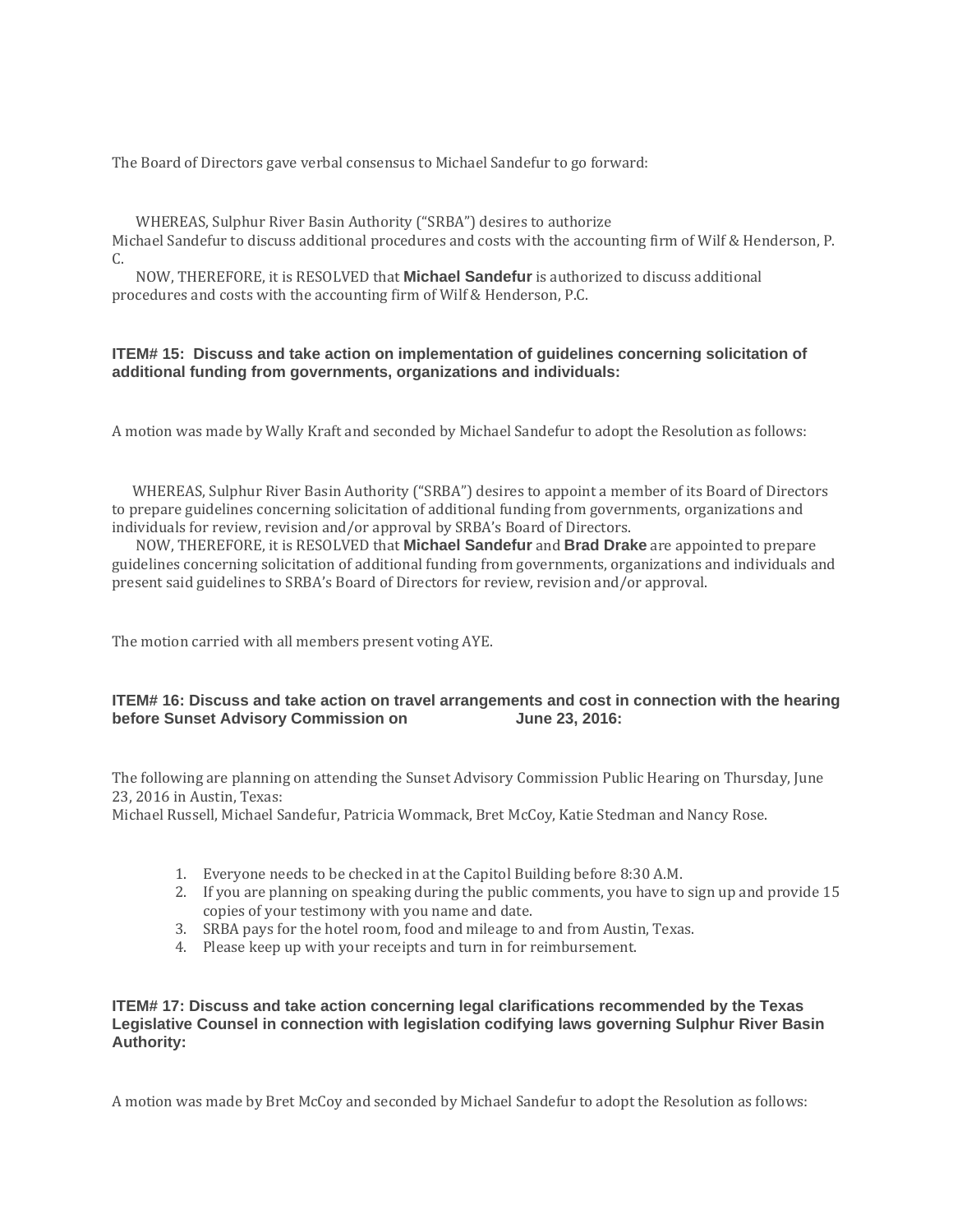WHEREAS, Sulphur River Basin Authority ("SRBA") desires to appoint Kirk Patton, P.C. to respond to the legal clarification recommended by Texas Legislative Counsel in connection with legislation codifying laws governing SRBA.

 NOW, THEREFORE, it is RESOLVED that **Kirk Patton, P.C.,** is appointed to respond to the legal clarifications recommended by the Texas Legislature Counsel in connection with legislation codifying laws governing SRBA.

The motion carried with all members present voting AYE.

#### **ITEM# 18: Updates on the Clean Rivers Program:**

Nancy Rose stated that she had mailed out the Questionnaire for the Steering Committee Meeting to all the members and stakeholders. The Steering Committee meeting will be held on Thursday, July 21, 2016 at 1:30 P.M. at the

Texarkana College. She stated she would be mailing out the Agenda within a couple of weeks. She stated that she had mailed the Progress Report and is preparing the 3rd Quarter Purchase Voucher. She stated that we have received the Amendment to the TCEQ Contract for the additional \$11,000.00 for water quality and water monitoring.

Dr. Mike Buttram stated that he and Wally Kraft had met with Lamar County agriculture in regards to the Sedimentation; he stated that it was a good meeting. Dr. Buttram will be looking further into what SRBA can do to help move this item along.

#### **ITEM# 19: Updates on the Feasibility Study:**

John Jarvis handed out the SBG Project status report for May 2016.

Michael Sandefur stated that in the future he wanted the material put into the Board packages so the board will have time to read.

John stated that Task 1: At the April 27, 2016 PDT meeting, the Corps requested 3 Ecological Function Modeling (EFM) runs from SBG concerning Marvin Nichols. The information was sent to the Corps. The Corps path then went to Hydraulics and Hydrology (H & H) then to Geospatial Information System (GIS) creating shape files and is not being reviewed in house. An EFM/reallocation mitigation planning meeting will be scheduled for some time in July. The mitigation planning information is for the reallocation component of Wright Patman Lake.

An International Paper (IP) 2 Analysis draft has been developed then discussed with Woody Frossard. Woody is the lead technical staff member for the JCPD's DFW group. He and Becky went over the information. A meeting with IP has been scheduled for July 1 to present the information. IP will be given time during the meeting and days after to review, ask questions, and help make sure the information concerning IP is correct. The analysis then will be presented to the SRBA board for consideration.